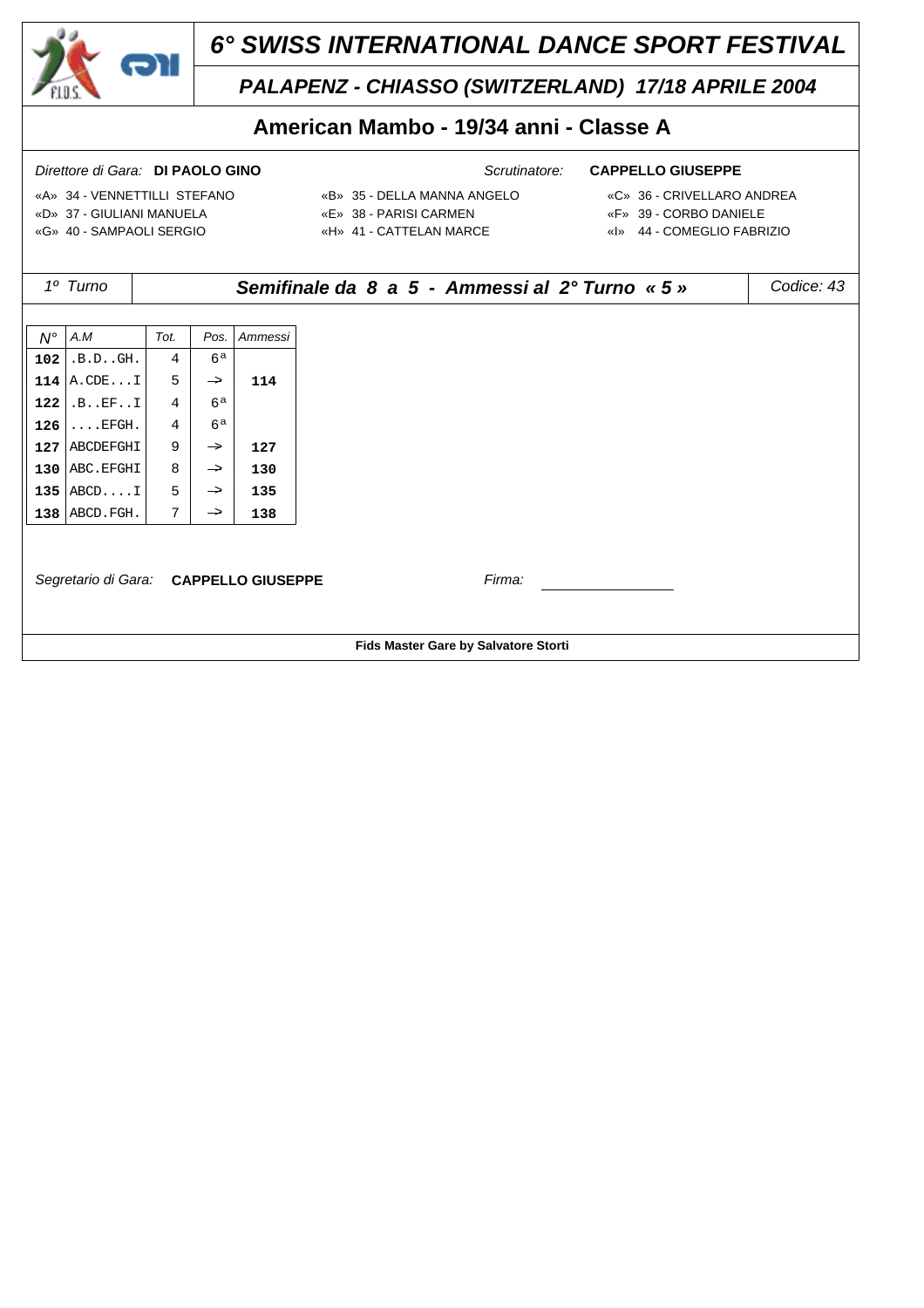

# *PALAPENZ - CHIASSO (SWITZERLAND) 17/18 APRILE 2004*

### **Salsa Cubana - 19/34 anni - Classe A**

- 
- «A» 34 VENNETTILLI STEFANO «B» 35 DELLA MANNA ANGELO «C» 36 CRIVELLARO ANDREA «D» 37 - GIULIANI MANUELA «E» 38 - PARISI CARMEN «F» 39 - CORBO DANIELE «G» 40 - SAMPAOLI SERGIO «H» 41 - CATTELAN MARCE «I» 44 - COMEGLIO FABRIZIO
- -
	-
- *1º Turno Semifinale da 14 a 7 Ammessi al 2° Turno « 9 » Codice: 37 N° S.C Tot. Pos. Ammessi*  $102$  .BCD..G.. 4  $\rightarrow$  102 **107**  $A \dots E \dots I$  3 10<sup>a</sup>  $114$  A.C.E...I  $4$   $\rightarrow$  114 **120**  $| B$ .....H.  $| 2 | 12^a$ **122** .... $EF$ ... $1 \mid 3 \mid 10^{a}$  $124$  .B.D.FGH.  $5$   $\rightarrow$  124  $126$ .BCDEFGH.  $7$   $\rightarrow$  126 **127** ABCDEFGHI  $9 \rightarrow 127$  **129** A..D..... 2 12ª  $130$  .B.D.FGHI 6  $\rightarrow$  130 **132** A.C..F..I  $4 \rightarrow 132$ **134**  $A$ ........ 1 14<sup>a</sup> **135** ABC.E.GHI  $7$   $\rightarrow$  **135 138** ..CDEFGH.  $6 \rightarrow 138$ *Segretario di Gara:* **CAPPELLO GIUSEPPE** *Firma:* **Fids Master Gare by Salvatore Storti**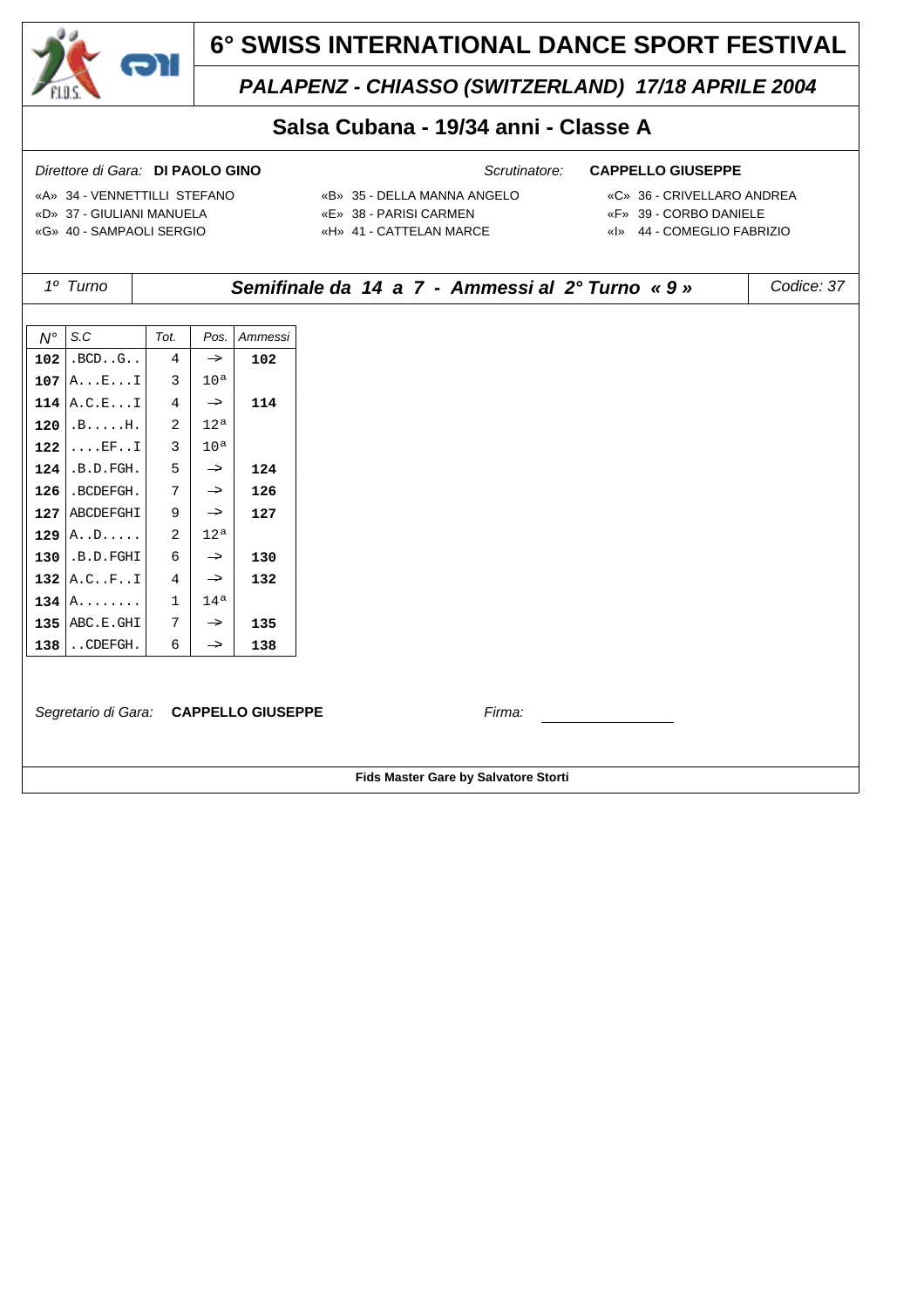

*PALAPENZ - CHIASSO (SWITZERLAND) 17/18 APRILE 2004*

## **Salsa Cubana - 16/18 anni - Classe A**

- «A» 34 VENNETTILLI STEFANO «B» 35 DELLA MANNA ANGELO «C» 36 CRIVELLARO ANDREA «D» 37 - GIULIANI MANUELA «E» 38 - PARISI CARMEN «F» 39 - CORBO DANIELE «G» 40 - SAMPAOLI SERGIO «H» 41 - CATTELAN MARCE «I» 44 - COMEGLIO FABRIZIO
- -
	-

|             | 1º Turno                              |                |               |         | Semifinale da 9 a 6 - Ammessi al 2º Turno « 8 » | Codice: 36 |  |  |
|-------------|---------------------------------------|----------------|---------------|---------|-------------------------------------------------|------------|--|--|
|             |                                       |                |               |         |                                                 |            |  |  |
| $N^{\circ}$ | S.C                                   | Tot.           | Pos.          | Ammessi |                                                 |            |  |  |
|             | 101 ABCDEFGHI                         | 9              | $\rightarrow$ | 101     |                                                 |            |  |  |
|             | $108$ A. CDEFGHI                      | 8              | $\rightarrow$ | 108     |                                                 |            |  |  |
|             | $109$ $ABCD$                          | $\overline{4}$ | $\rightarrow$ | 109     |                                                 |            |  |  |
|             | 110 $AB.DG.$                          | $\overline{4}$ | $\rightarrow$ | 110     |                                                 |            |  |  |
|             | $111$ $ABC$ . FGHI                    | 7              | $\rightarrow$ | 111     |                                                 |            |  |  |
|             | 113 ABCDEFGHI                         | 9              | $\rightarrow$ | 113     |                                                 |            |  |  |
| 116         | $\ldots$ $E \ldots I$                 | 2              | 9a            |         |                                                 |            |  |  |
| 117         | $\ldots$ DEFI                         | 4              | $\rightarrow$ | 117     |                                                 |            |  |  |
| 128         | .BC.EFGH.                             | 6              | $\rightarrow$ | 128     |                                                 |            |  |  |
|             | Segretario di Gara: CAPPELLO GIUSEPPE |                |               |         | Firma:                                          |            |  |  |
|             |                                       |                |               |         |                                                 |            |  |  |
|             | Fids Master Gare by Salvatore Storti  |                |               |         |                                                 |            |  |  |
|             |                                       |                |               |         |                                                 |            |  |  |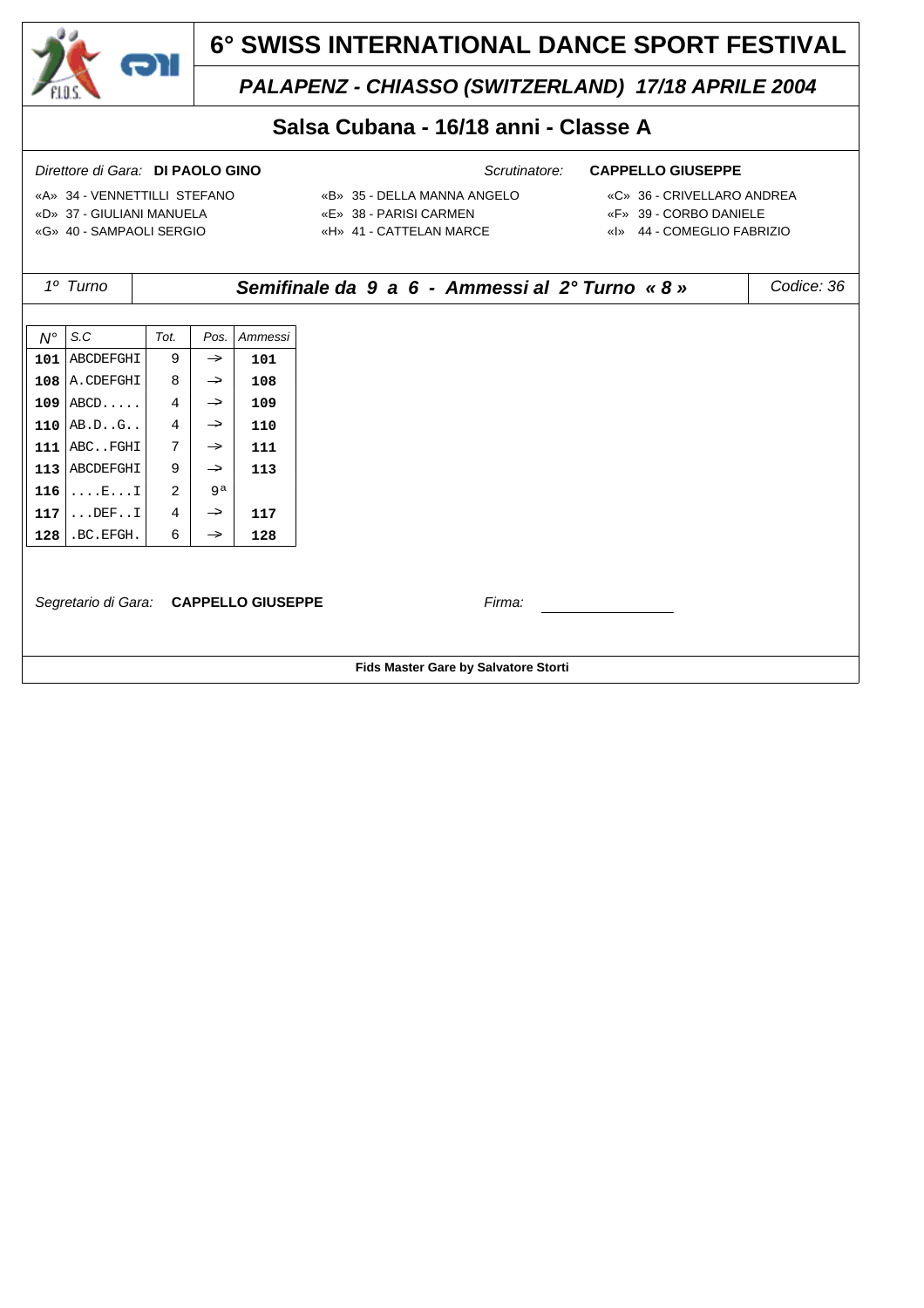

## *PALAPENZ - CHIASSO (SWITZERLAND) 17/18 APRILE 2004*

## **Salsa Portoricana - 19/34 anni - Classe A**

- 
- «A» 34 VENNETTILLI STEFANO «B» 35 DELLA MANNA ANGELO «C» 36 CRIVELLARO ANDREA «D» 37 - GIULIANI MANUELA «E» 38 - PARISI CARMEN «F» 39 - CORBO DANIELE «G» 40 - SAMPAOLI SERGIO «H» 41 - CATTELAN MARCE «I» 44 - COMEGLIO FABRIZIO
- -
	-
- *1º Turno Semifinale da 14 a 7 Ammessi al 2° Turno « 7 » Codice: 51 N° S.P Tot. Pos. Ammessi* **102**  $| .B...FG... | 3 | 9^a$ **106**  $A \dots E \dots I$  3 9<sup>a</sup>  $107$  ABCD...H.  $5$   $\rightarrow$  107 **122** ....E..HI 3 3  $9^a$  $124$  .B...FGHI 5  $\rightarrow$  124 **125**  $\begin{bmatrix} . & . & . & . & . & . \\ . & . & . & . & . \end{bmatrix}$  0 14<sup>a</sup>  $126$ .CDEFG.I 6  $\rightarrow$  126 **127** ABCDEFGHI 9  $\rightarrow$  **127 129**  $\begin{vmatrix} A & B & B & B \\ C & D & B & C \\ D & D & D & D \end{vmatrix}$  9<sup>a</sup> **130** .BC..F.H.  $4 | 8^a$ **132** ABCDE..HI  $7$   $\rightarrow$  **132 134**  $\left| A_1, \ldots, A_n \right|$  1 13<sup>a</sup> **135** ABCDEFGH.  $8 \rightarrow 135$  $138$  . CDEFG. I 6  $\rightarrow$  138 *Segretario di Gara:* **CAPPELLO GIUSEPPE** *Firma:* **Fids Master Gare by Salvatore Storti**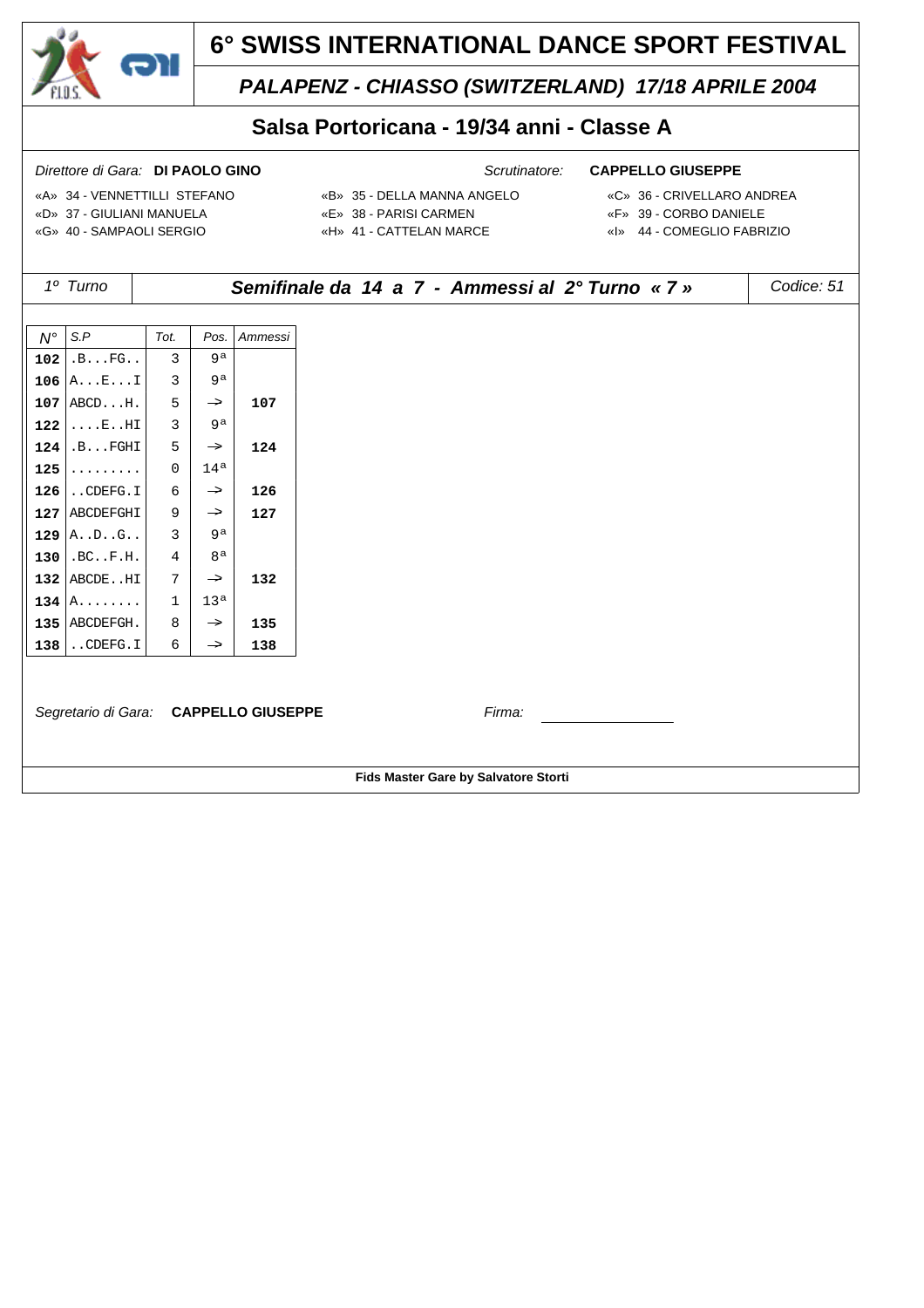

# *PALAPENZ - CHIASSO (SWITZERLAND) 17/18 APRILE 2004*

## **Salsa Portoricana - 16/18 anni - Classe A**

- «A» 34 VENNETTILLI STEFANO «B» 35 DELLA MANNA ANGELO «C» 36 CRIVELLARO ANDREA «D» 37 - GIULIANI MANUELA «E» 38 - PARISI CARMEN «F» 39 - CORBO DANIELE «G» 40 - SAMPAOLI SERGIO «H» 41 - CATTELAN MARCE «I» 44 - COMEGLIO FABRIZIO
- -
	-

|             | 1º Turno                              |                |                |         | Semifinale da 8 a 5 - Ammessi al 2º Turno « 5 » | Codice: 50 |  |  |  |  |
|-------------|---------------------------------------|----------------|----------------|---------|-------------------------------------------------|------------|--|--|--|--|
|             |                                       |                |                |         |                                                 |            |  |  |  |  |
| $N^{\circ}$ | S.P                                   | Tot.           | Pos.           | Ammessi |                                                 |            |  |  |  |  |
| 101         | ABCDEFGHI                             | 9              | $\rightarrow$  | 101     |                                                 |            |  |  |  |  |
| 108         | $\ldots$ CDE $\ldots$ I               | $\overline{4}$ | 6a             |         |                                                 |            |  |  |  |  |
| 109         | $A \ldots \ldots$                     | $\mathbf{1}$   | 8 <sup>a</sup> |         |                                                 |            |  |  |  |  |
| 110         | AB.D.FGH.                             | 6              | $\rightarrow$  | 110     |                                                 |            |  |  |  |  |
| 111         | ABCD.FGHI                             | 8              | $\rightarrow$  | 111     |                                                 |            |  |  |  |  |
| 113         | ABCDEFGHI                             | 9              | $\rightarrow$  | 113     |                                                 |            |  |  |  |  |
| 117         | $\ldots$ $E \ldots I$                 | $\overline{2}$ | 7a             |         |                                                 |            |  |  |  |  |
| 128         | .BC.EFGH.                             | 6              | $\rightarrow$  | 128     |                                                 |            |  |  |  |  |
|             |                                       |                |                |         |                                                 |            |  |  |  |  |
|             |                                       |                |                |         |                                                 |            |  |  |  |  |
|             | Segretario di Gara: CAPPELLO GIUSEPPE |                |                |         | Firma:                                          |            |  |  |  |  |
|             |                                       |                |                |         |                                                 |            |  |  |  |  |
|             |                                       |                |                |         |                                                 |            |  |  |  |  |
|             | Fids Master Gare by Salvatore Storti  |                |                |         |                                                 |            |  |  |  |  |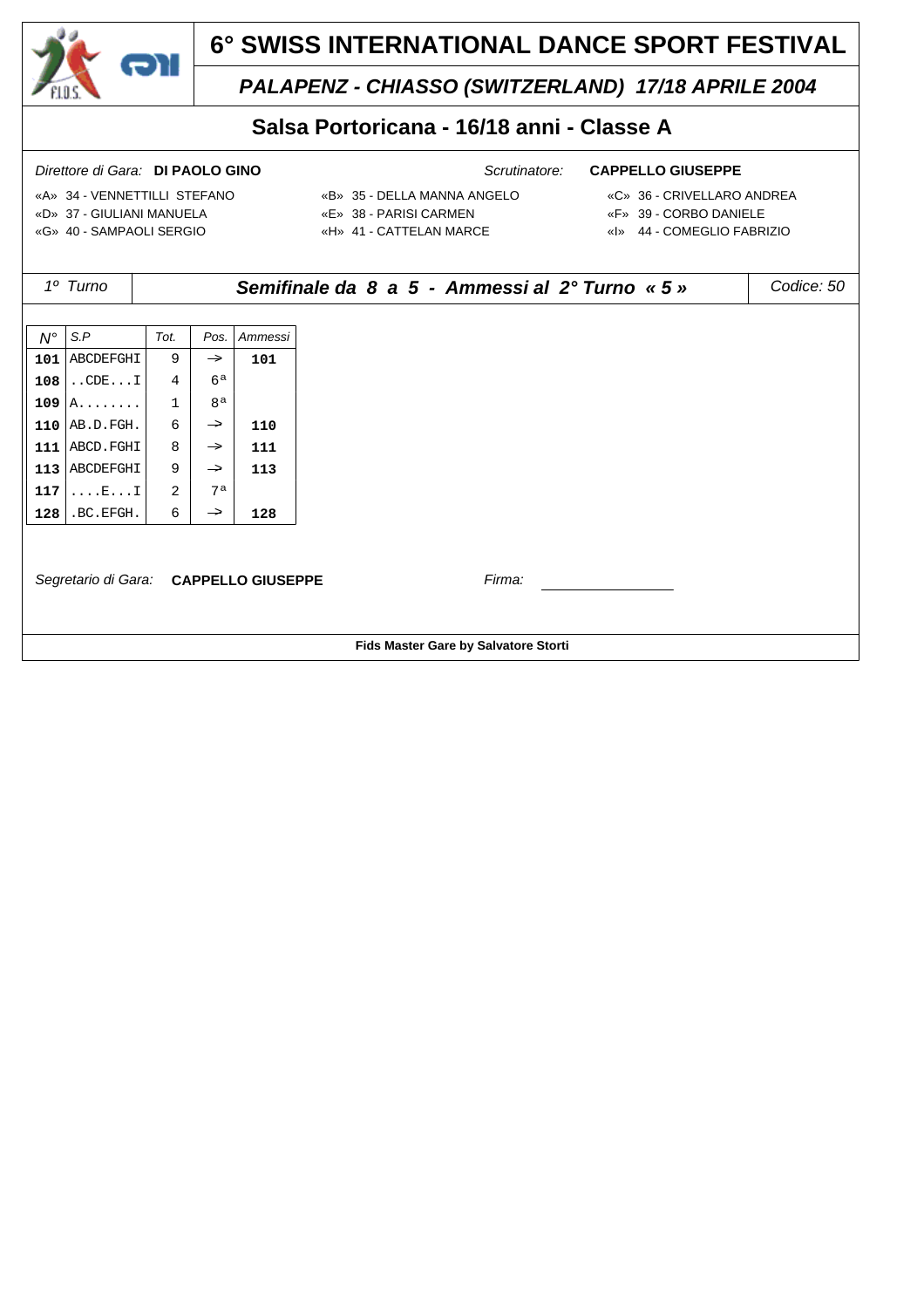

## *PALAPENZ - CHIASSO (SWITZERLAND) 17/18 APRILE 2004*

## **Merengue - 16/18 anni - Classe A**

- 
- «A» 34 VENNETTILLI STEFANO «B» 35 DELLA MANNA ANGELO «C» 36 CRIVELLARO ANDREA «D» 37 - GIULIANI MANUELA «E» 38 - PARISI CARMEN «F» 39 - CORBO DANIELE «G» 40 - SAMPAOLI SERGIO «H» 41 - CATTELAN MARCE «I» 44 - COMEGLIO FABRIZIO
- -
	-
- *1º Turno Semifinale da 9 a 5 Ammessi al 2° Turno « 5 » Codice: 40 N° Me Tot. Pos. Ammessi*  $101$  ABCDEFGHI 9  $\rightarrow$  101  $108$  ABCD.F.HI  $7$   $\rightarrow$  108 **109** A........ 1 9<sup>a</sup> **110**  $|$ A.CD.FGH. 6 6 6<sup>a</sup> **111** ABC.EFGHI  $\begin{array}{|c|c|c|c|c|c|c|c|c|} \hline \end{array}$  8  $\begin{array}{|c|c|c|c|c|c|c|c|} \hline \end{array}$  111 **113** ABCDEFGHI 9  $\rightarrow$  113 **116** ....E....I 2 8<sup>a</sup> **117** .B.DE.G.I 5 7<sup>a</sup>  $128$  .BCDEFGH.  $7$   $\rightarrow$  128 *Segretario di Gara:* **CAPPELLO GIUSEPPE** *Firma:* **Fids Master Gare by Salvatore Storti**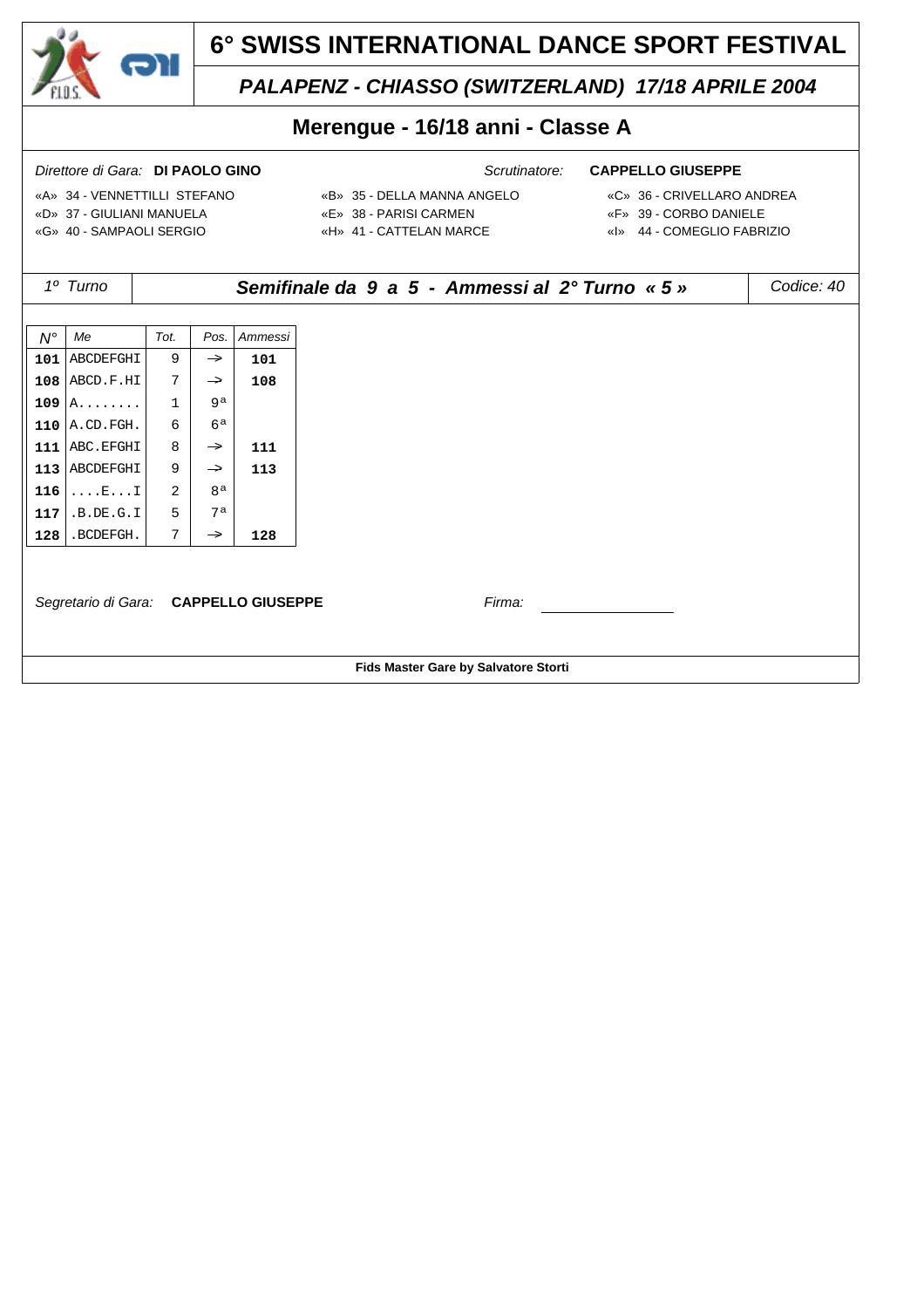

## *PALAPENZ - CHIASSO (SWITZERLAND) 17/18 APRILE 2004*

## **Merengue - 19/34 anni - Classe A**

- 
- «A» 34 VENNETTILLI STEFANO «B» 35 DELLA MANNA ANGELO «C» 36 CRIVELLARO ANDREA «D» 37 - GIULIANI MANUELA «E» 38 - PARISI CARMEN «F» 39 - CORBO DANIELE «G» 40 - SAMPAOLI SERGIO «H» 41 - CATTELAN MARCE «I» 44 - COMEGLIO FABRIZIO
- -
	-
- *1º Turno Semifinale da 10 a 6 Ammessi al 2° Turno « 7 » Codice: 41 N° Me Tot. Pos. Ammessi*  $107$  ABCDE.G.I  $7$   $\rightarrow$  107 **114** A.CDEFG.I  $7 \rightarrow 114$ **122** ... DEF...  $1 \mid 4 \mid 8^a$  $126$  ...DEFGH.  $5 \rightarrow 126$ **127** ABCDEFGHI  $\begin{array}{|c|c|c|c|c|c|c|c|c|} \hline \end{array}$  **127 129** AB.....H.  $3 \mid 9^a$  $130$  .BCD.FGHI  $7$   $\rightarrow$  130 **132** ABC....HI 5  $\rightarrow$  **132 134**  $AB$ ....... 2 10<sup>a</sup>  $138$  ..C.EFGH.  $5 \rightarrow 138$ *Segretario di Gara:* **CAPPELLO GIUSEPPE** *Firma:* **Fids Master Gare by Salvatore Storti**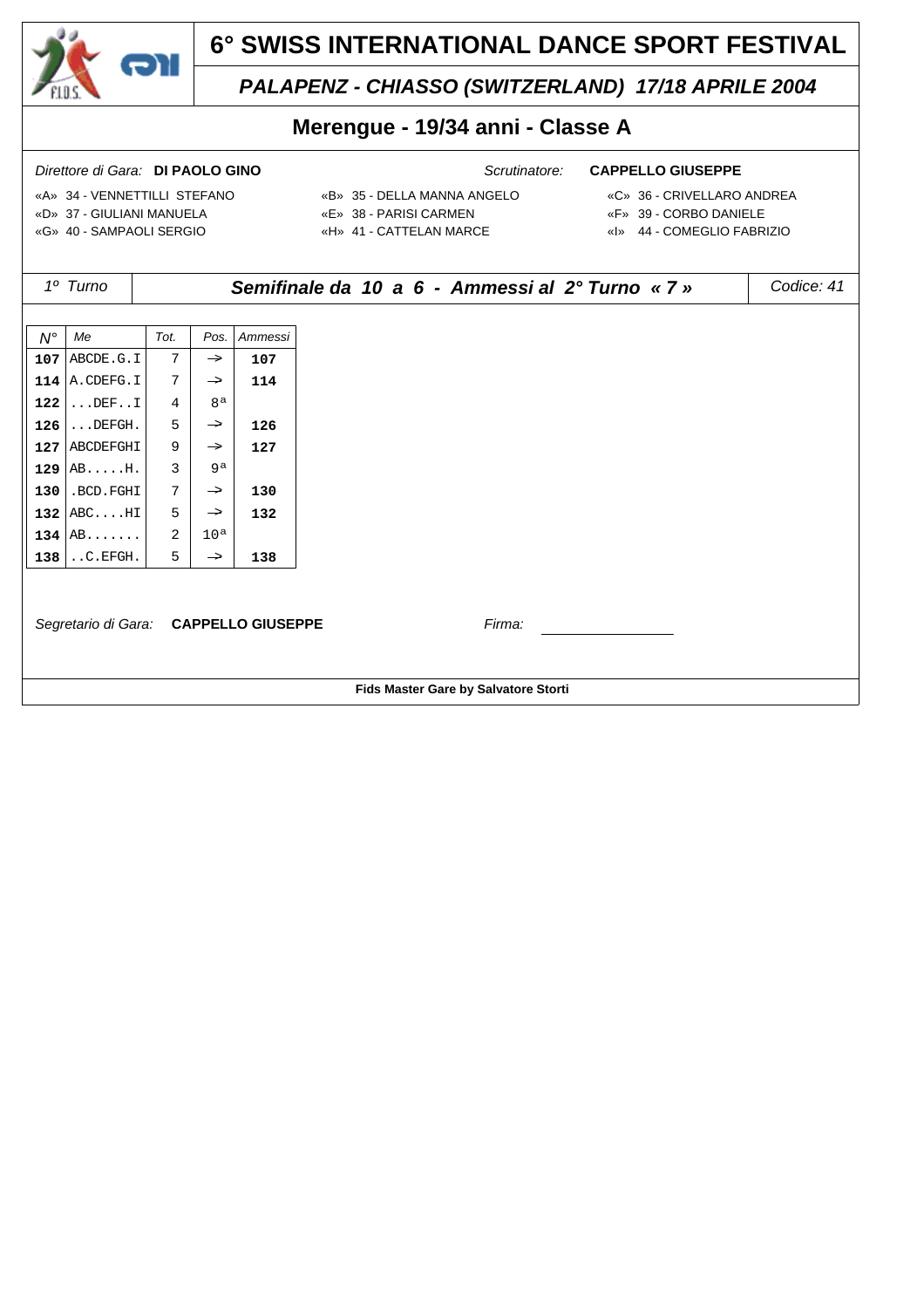

*PALAPENZ - CHIASSO (SWITZERLAND) 17/18 APRILE 2004*

## **Bachata - 16/18 anni - Classe U**

- 
- «A» 34 VENNETTILLI STEFANO «B» 35 DELLA MANNA ANGELO «C» 36 CRIVELLARO ANDREA «D» 37 - GIULIANI MANUELA «E» 38 - PARISI CARMEN «F» 39 - CORBO DANIELE «G» 40 - SAMPAOLI SERGIO «H» 41 - CATTELAN MARCE «I» 44 - COMEGLIO FABRIZIO
- -
	-
- *1º Turno Semifinale da 9 a 6 Ammessi al 2° Turno « 7 » Codice: 46 N° B Tot. Pos. Ammessi*  $101$  ABCDEFGHI 9  $\rightarrow$  101  $108$  A.CD...HI 5  $\rightarrow$  108 **109**  $A$ ....... $I \begin{bmatrix} 2 \end{bmatrix}$  9<sup>a</sup> **110** ABCD. FGH.  $7$   $\rightarrow$  **110 111** ABCDE.GHI  $\begin{array}{|c|c|c|c|c|c|c|c|c|} \hline \end{array}$  8  $\begin{array}{|c|c|c|c|c|c|c|c|} \hline \end{array}$  111 **113** ABCDEFGHI 9  $\rightarrow$  113 **116** .B..EF... 3 8<sup>a</sup>  $117$  ...DEFG.I 5  $\rightarrow$  117  $128$  .BC.EFGH. 6  $\rightarrow$  128 *Segretario di Gara:* **CAPPELLO GIUSEPPE** *Firma:* **Fids Master Gare by Salvatore Storti**